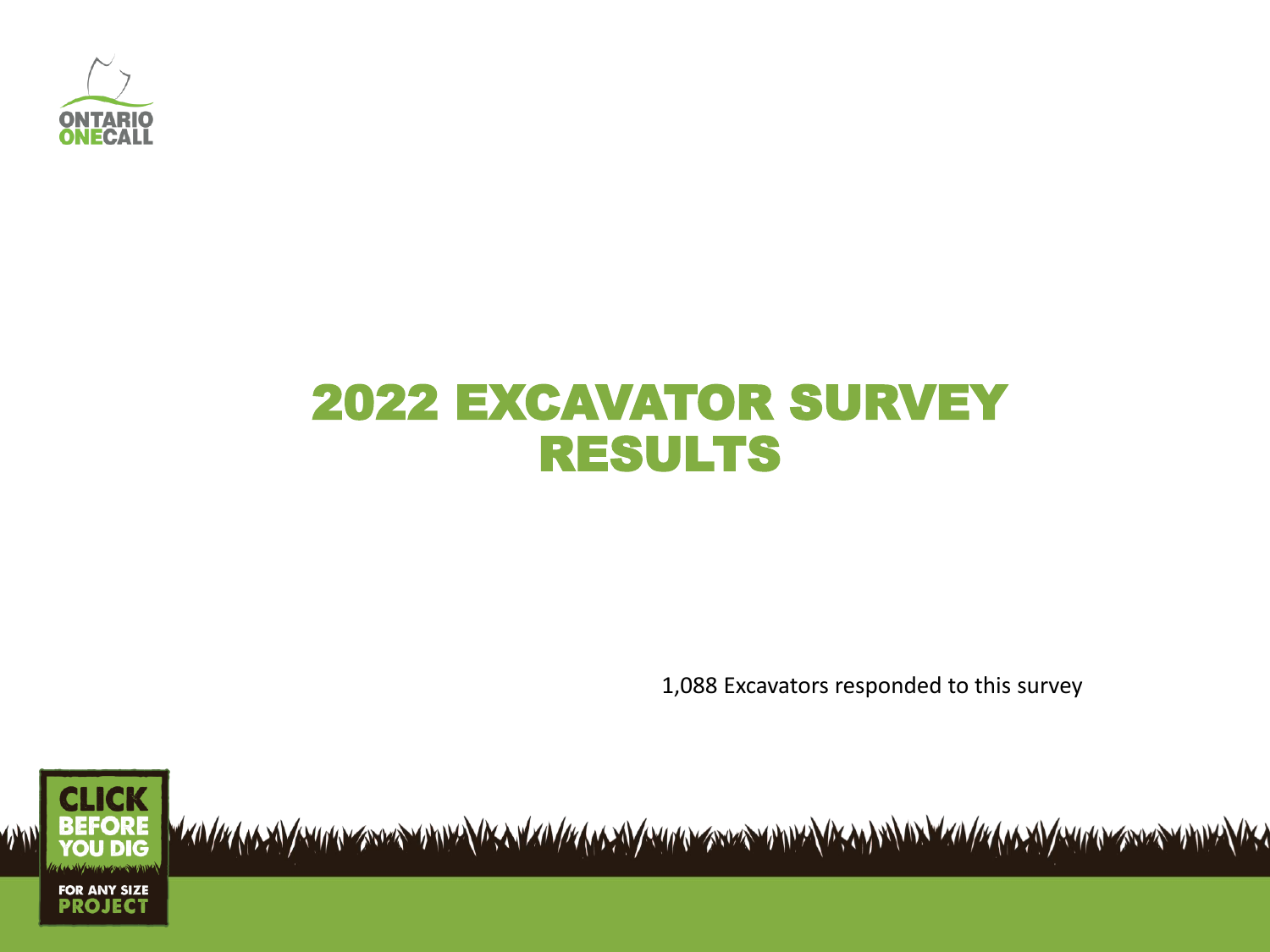

In February 2022, Ontario One Call conducted an online survey of over 1,000 Excavators. The following report outlines the results.

#### **Among the key findings:**

- 1. Excavators are saying that 2022 will be a busy year. Last year, 50% of respondents indicated that they would have more work, and locate volumes went up almost 10%. In this year's survey, 60% of respondents are saying they will have more work, so stakeholders should expect strong demand for locate services.
- 2. There is support for Dedicated and Self Locator options. Roughly 3/4 of Excavators either agree, or are neutral, with paying for Dedicated Locators and 3/5 of Excavators agree, or are neutral, about having the ability to Self-Locate their projects if their staff are properly trained and certified.
- 3. Excavators strongly support (83%) a standardized 60 day locate validity period, and over 2/3 of Excavators feel that sharing locates with their subcontractors would greatly improve locate delivery performance.
- 4. There are mixed views that mandatory white lining (requiring Excavators to pre-mark the excavation area with white paint), and Excavators needing to share detailed information about future projects in advance (3-6 months) would improve the timely delivery and quality of locates.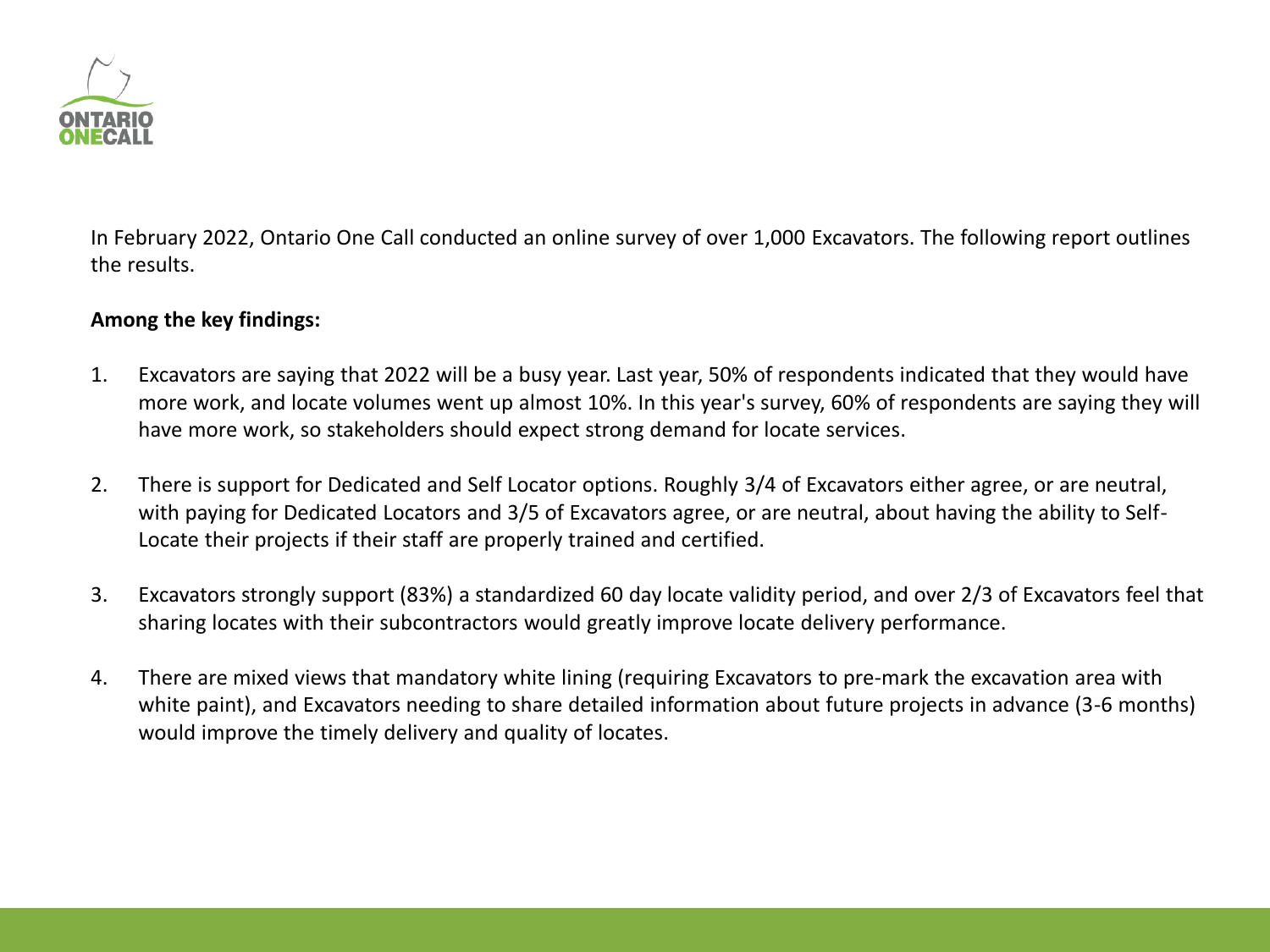

### **Comparison between the previous Excavator survey**

The following compares the 2022 Survey (conducted in Jan-Feb, 2022) to last years survey (conducted in Dec, 2020).

#### **Among the key findings:**

- 1. There was an almost identical representation (Sector, Employer, Geographical, and Company Size) and amount of respondents between the two surveys.
- 2. When asked if locates were better today vs before legislation, there was a significant increase in Excavators that believed timely delivery of locates was worse in the 2022 survey (43%) vs the previous year (19%). This increase coincides with the increase of formal complaints concerning late locates against Members. The number of complaints generated for late locates in 2021 was the highest ever recorded.
- 3. There continues to be strong support for the sharing of locates and having a standardized 60 day validity period.
- 4. Like the previous survey, there is support for having Excavators pay for dedicated and self-locators as a way to have more control over locate delivery. Almost half of the respondents, from both surveys, fully support the models, and an additional quarter had neutral feelings.
- 5. More Excavators believe that they will have more work in 2022 than Excavators did in 2021.

To see the previous years survey results **[click here](https://www.ontarioonecall.ca/wp-content/uploads/2020_Excavator_Survey_Results_Dec_2020.pdf)**.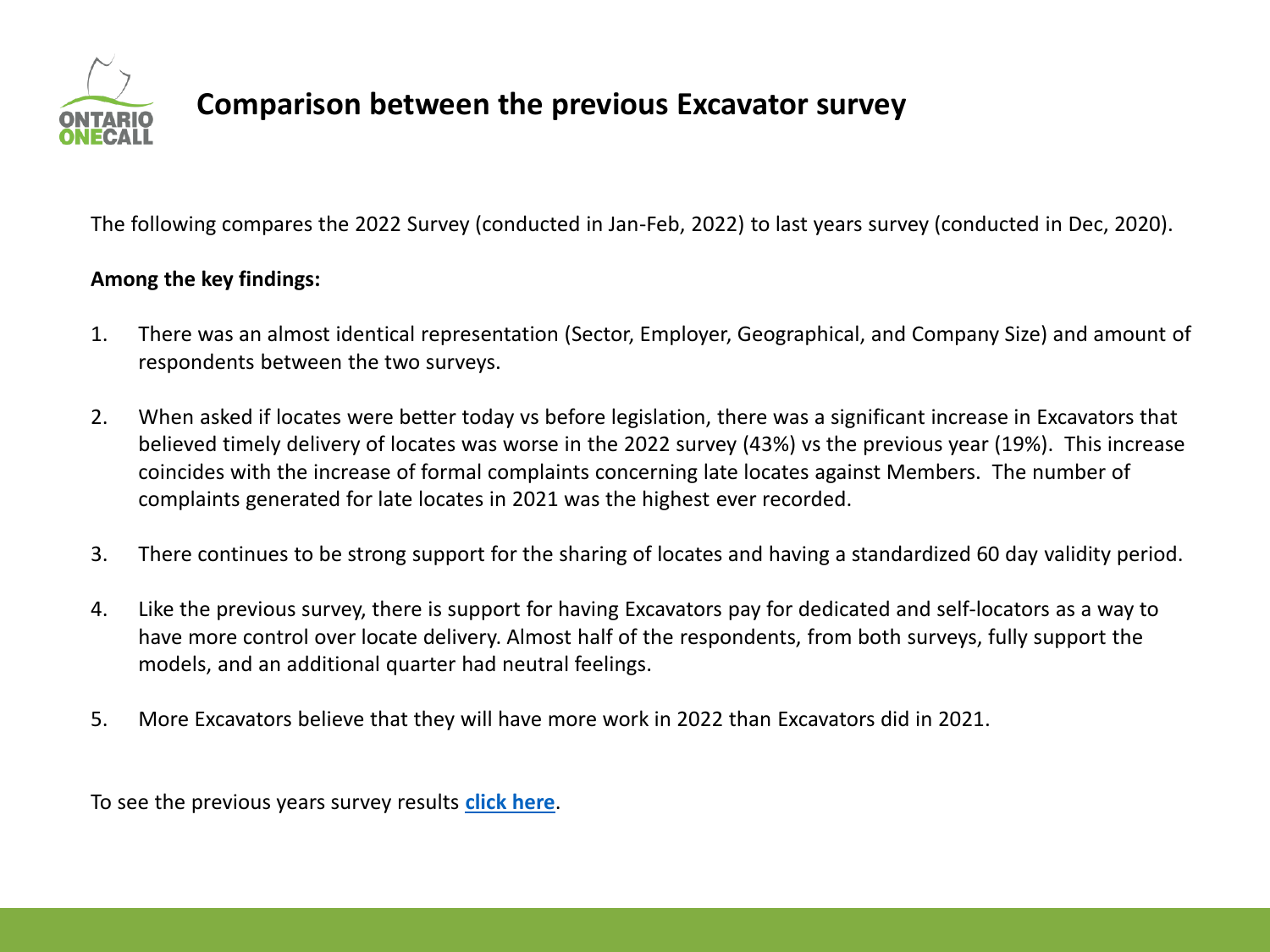

# **What is the primary type of work your company does?**



#### **TYPE OF WORK**

- Commerical/Industrial Building Construction/Demolition
- **Engineering/Design**
- Green Construction
- **Residential Building** Construction/Demolition
- Sewer/Water Construction
- Street & Road Construction
- **Utility Installation/Repair**

■ Other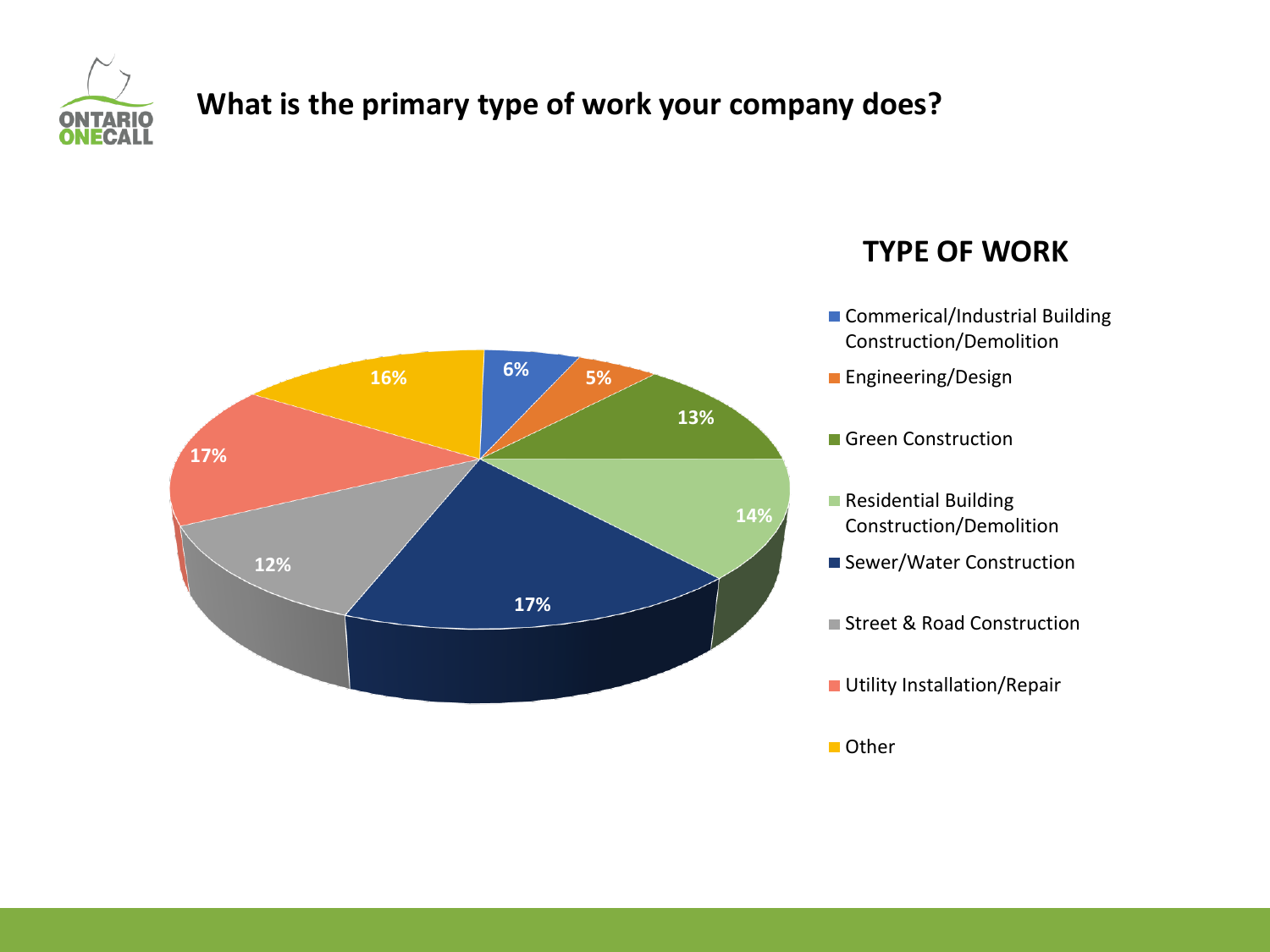

**Is your organization a Member of Ontario One Call (i.e. does it own buried infrastructure)?**

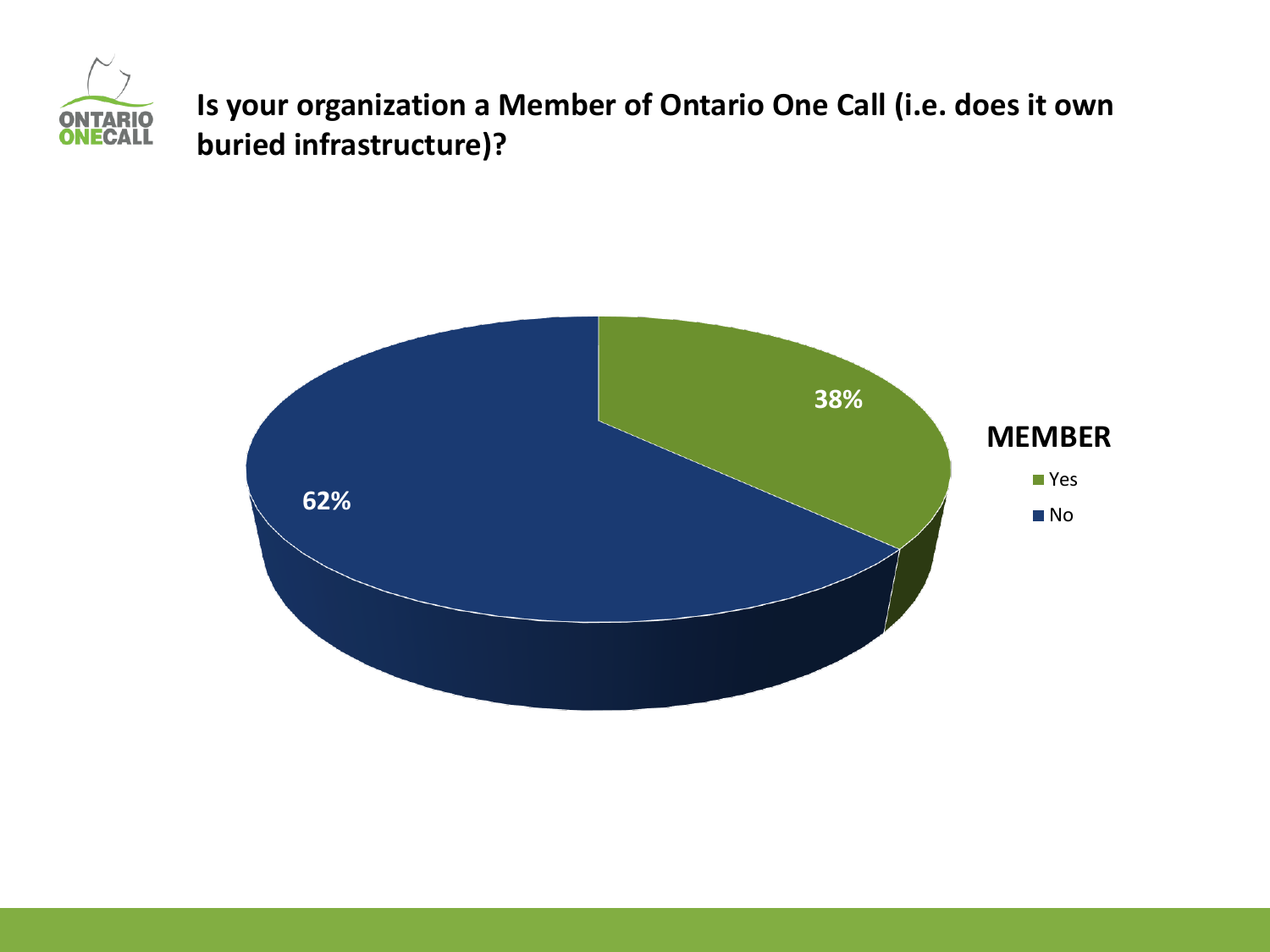

**(Members): If you are a Member, what type of organization do you work for?**

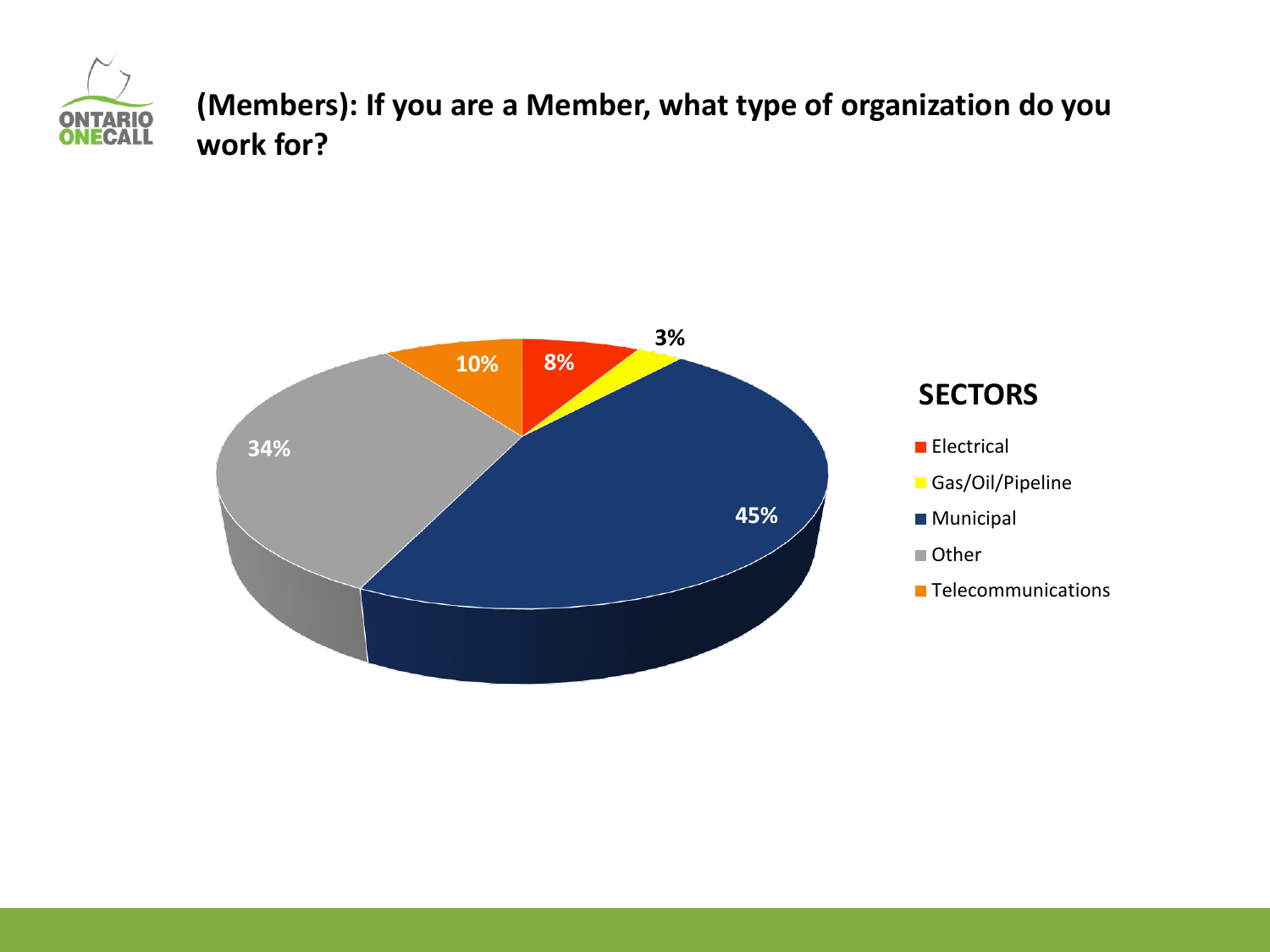

# **(Non-Members): Who typically employs your organization?**

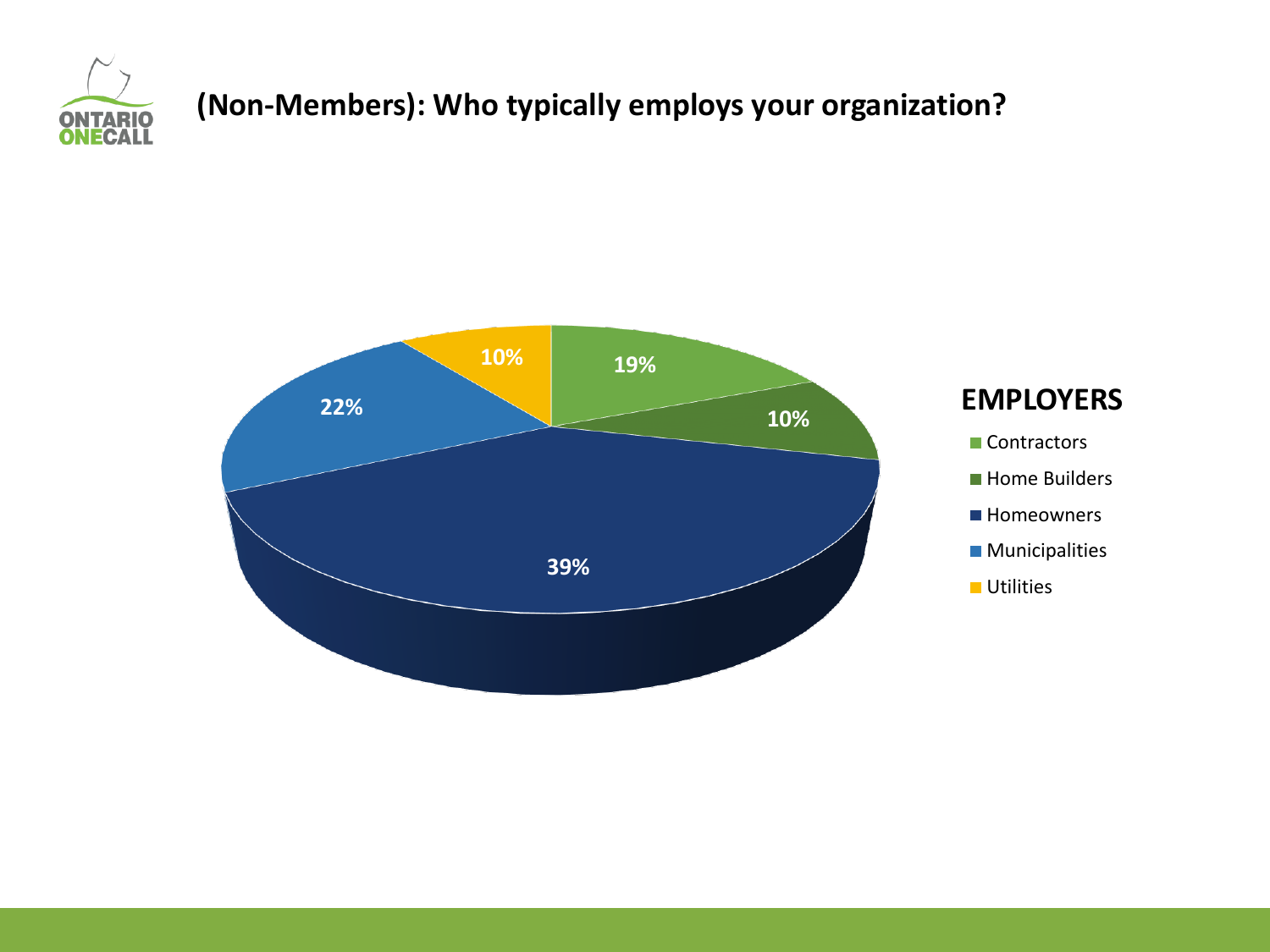

# **Where in Ontario does your organization do most of its work?**

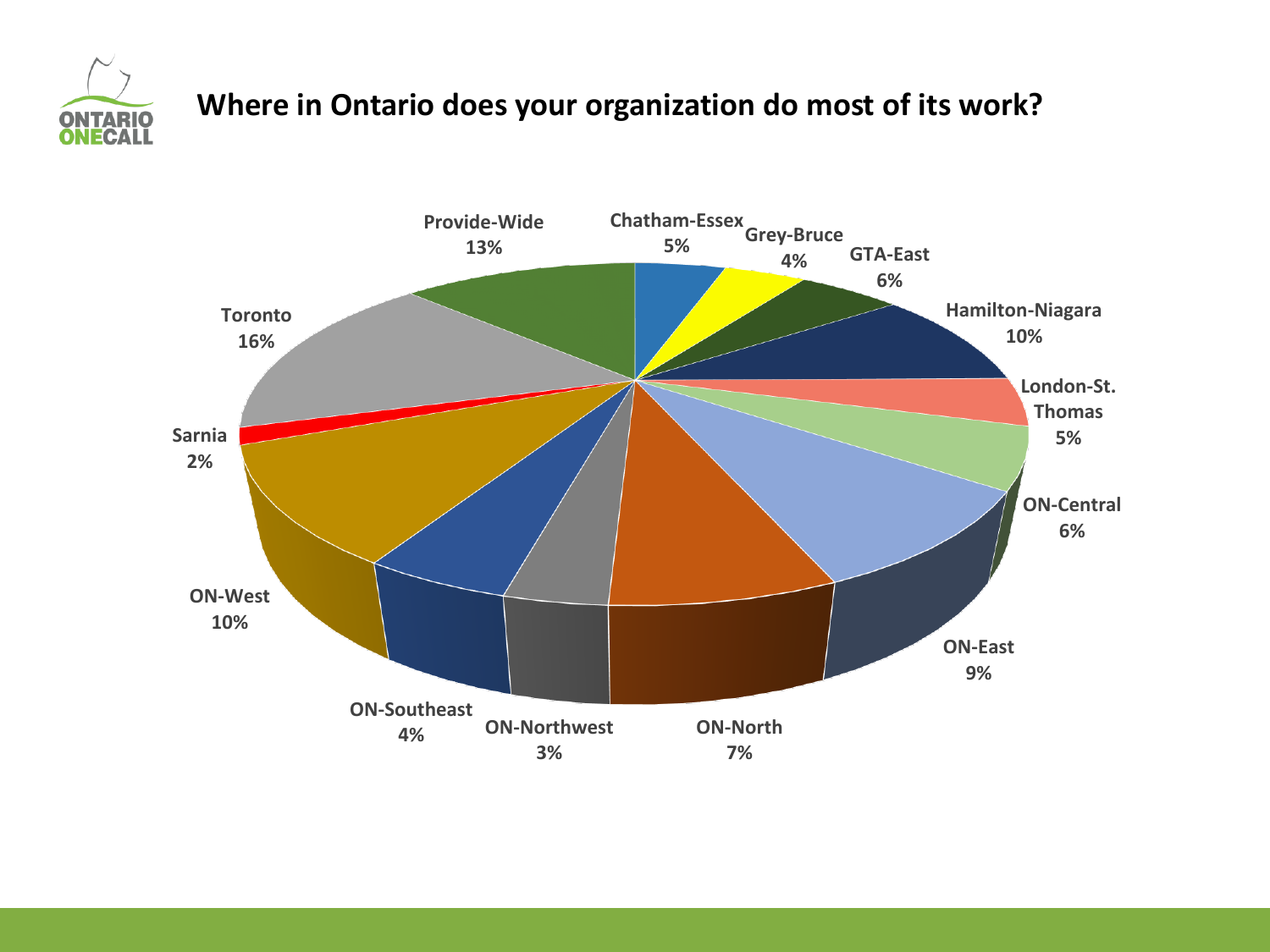

# **How many employees does your organization have?**

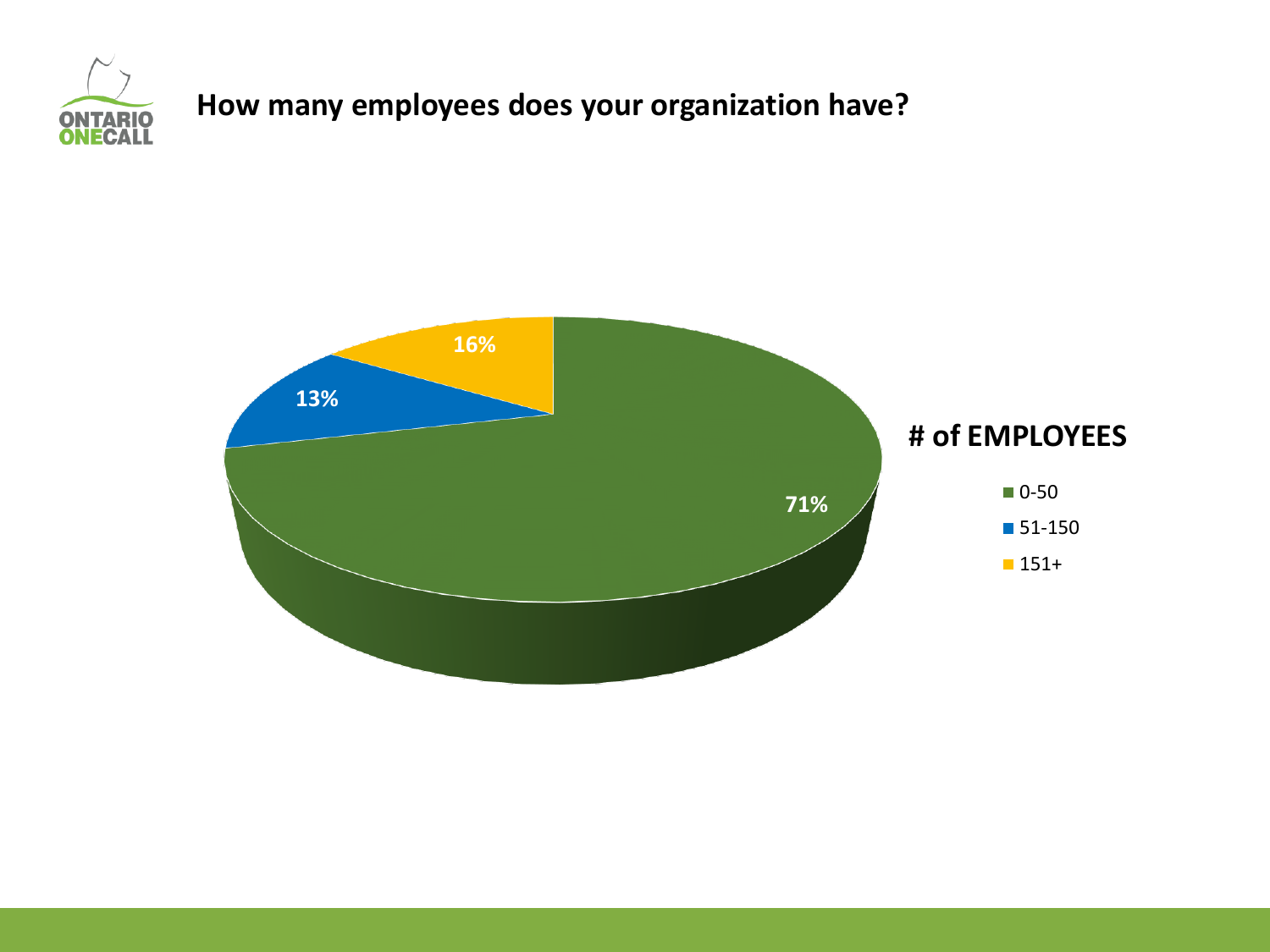

The timely delivery of locates is better today than it was before the One Call legislation become law in 2012.

A one-call, one-locate process (meaning a single person completes all locates on behalf of Members notified on a ticket) would greatly improve the timely delivery of locates.

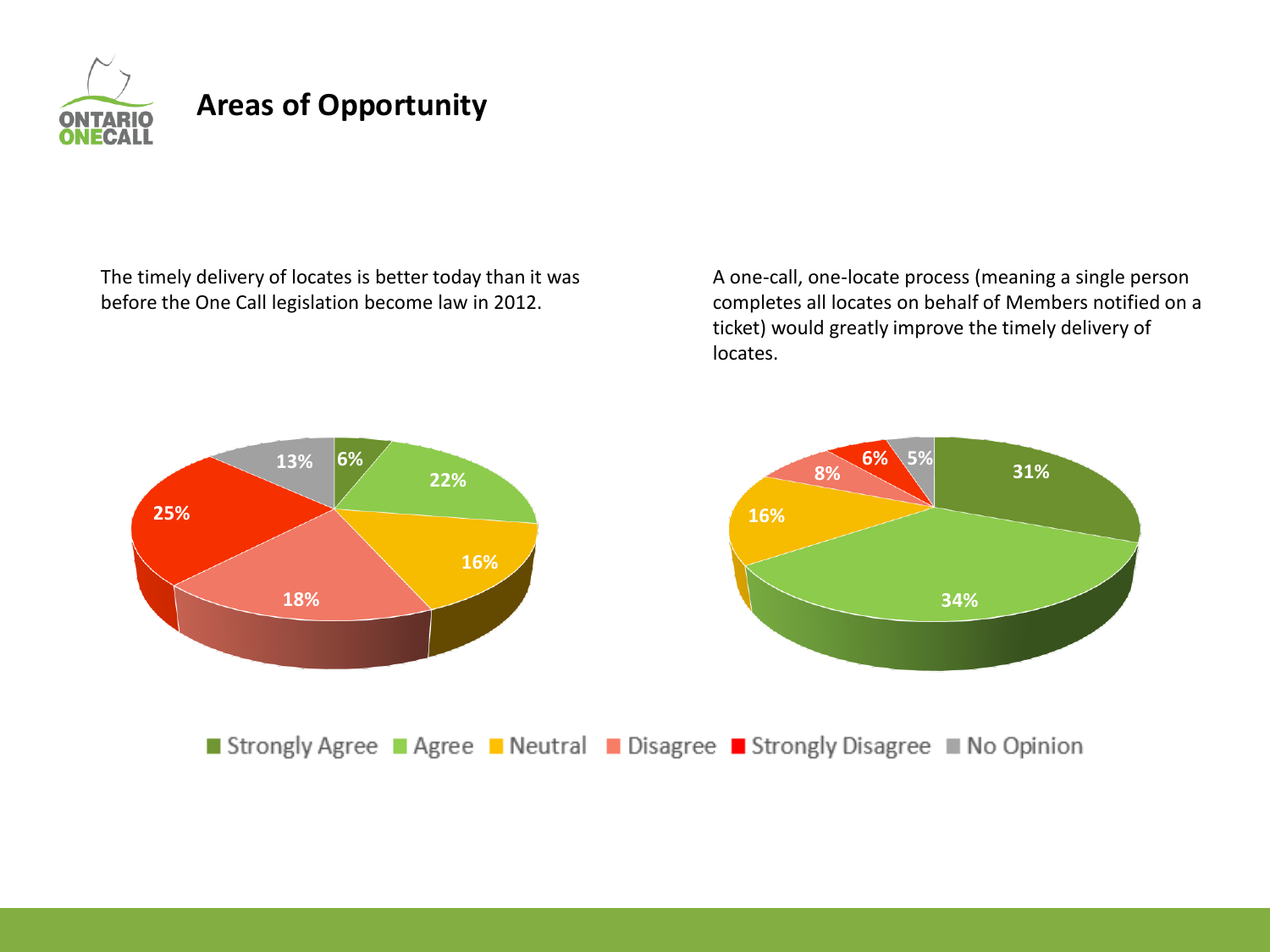

I think Excavators should have the opportunity to pay for Dedicated Locators (who are qualified by Members and carry proper insurance) to complete locates based on the Excavator's schedule and needs.

I think Excavators should be allowed to Self Locate, have their own staff provide locates, as long as they are properly trained and certified by Members.



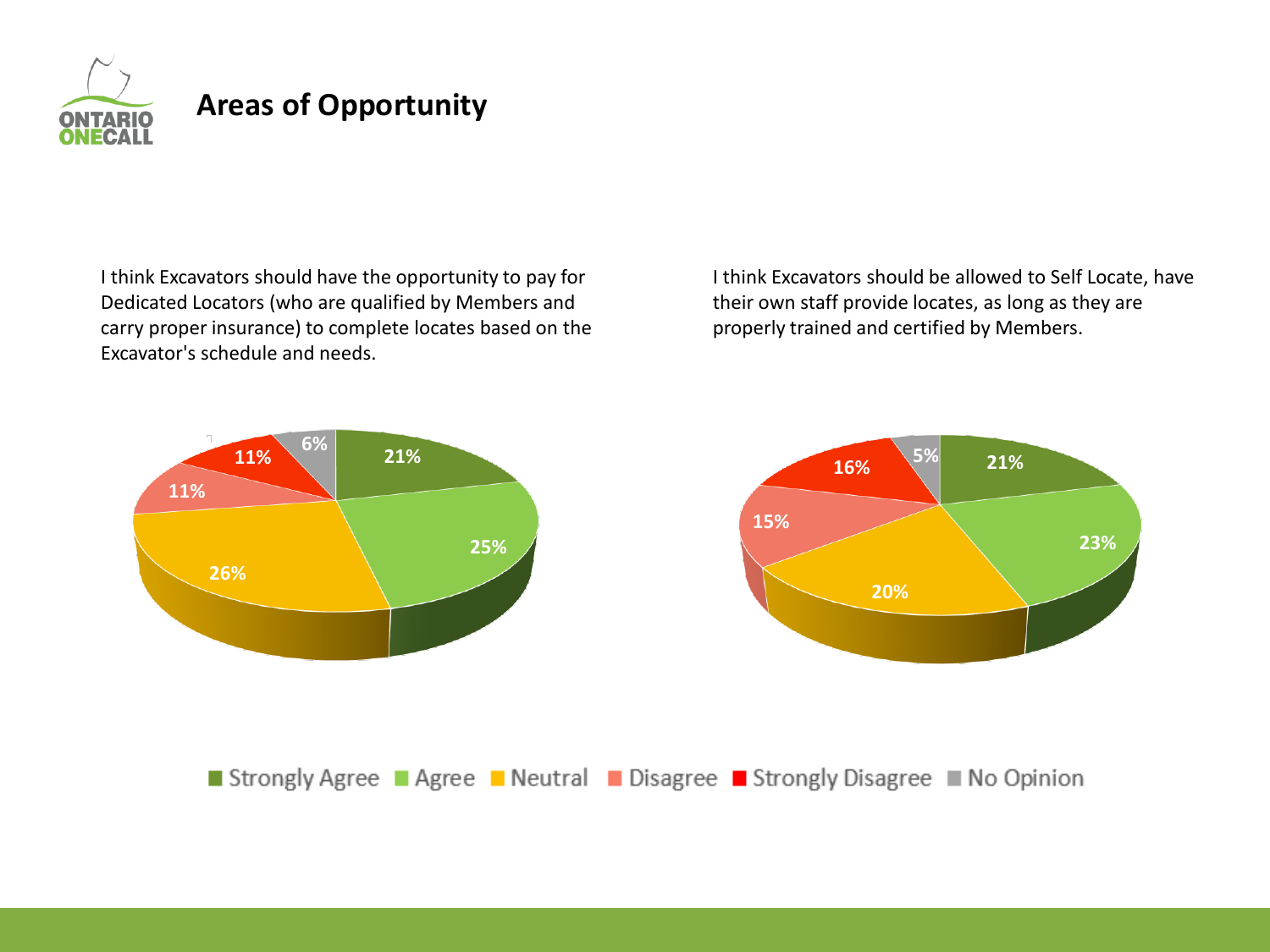

A standardized locate validity period of 60 days would greatly improve locate delivery performance.

If more Excavators shared locates with their subcontractors it would greatly improve locate delivery performance.

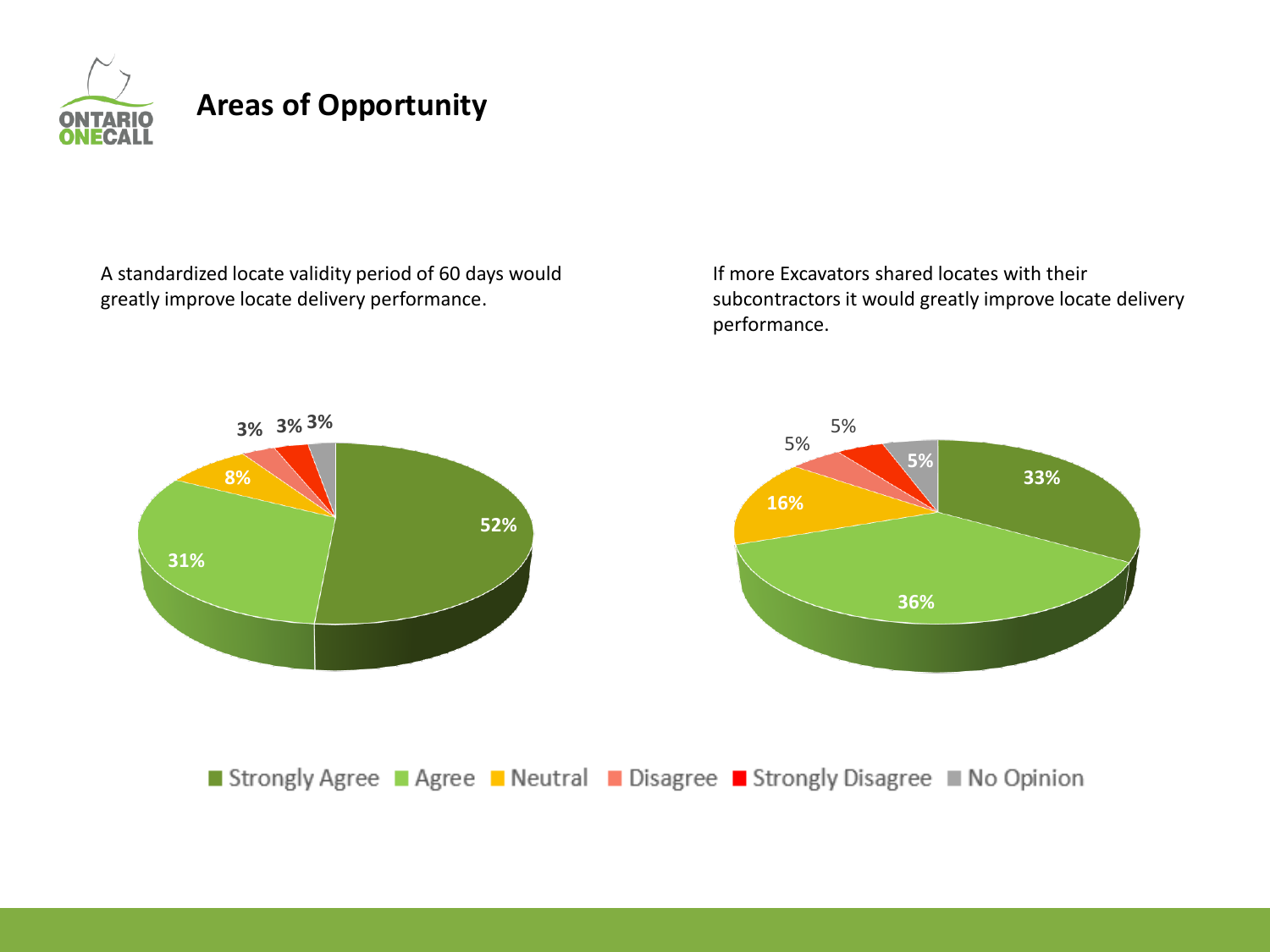

Mandatory white lining (requiring Excavators to pre-mark the excavation area with white paint) would improve timely delivery and the quality of locates.

Excavators sharing detailed information about future projects in advance (3-6 months) with Ontario One Call, for Members to forecast accordingly, would greatly improve the timely delivery of locates.

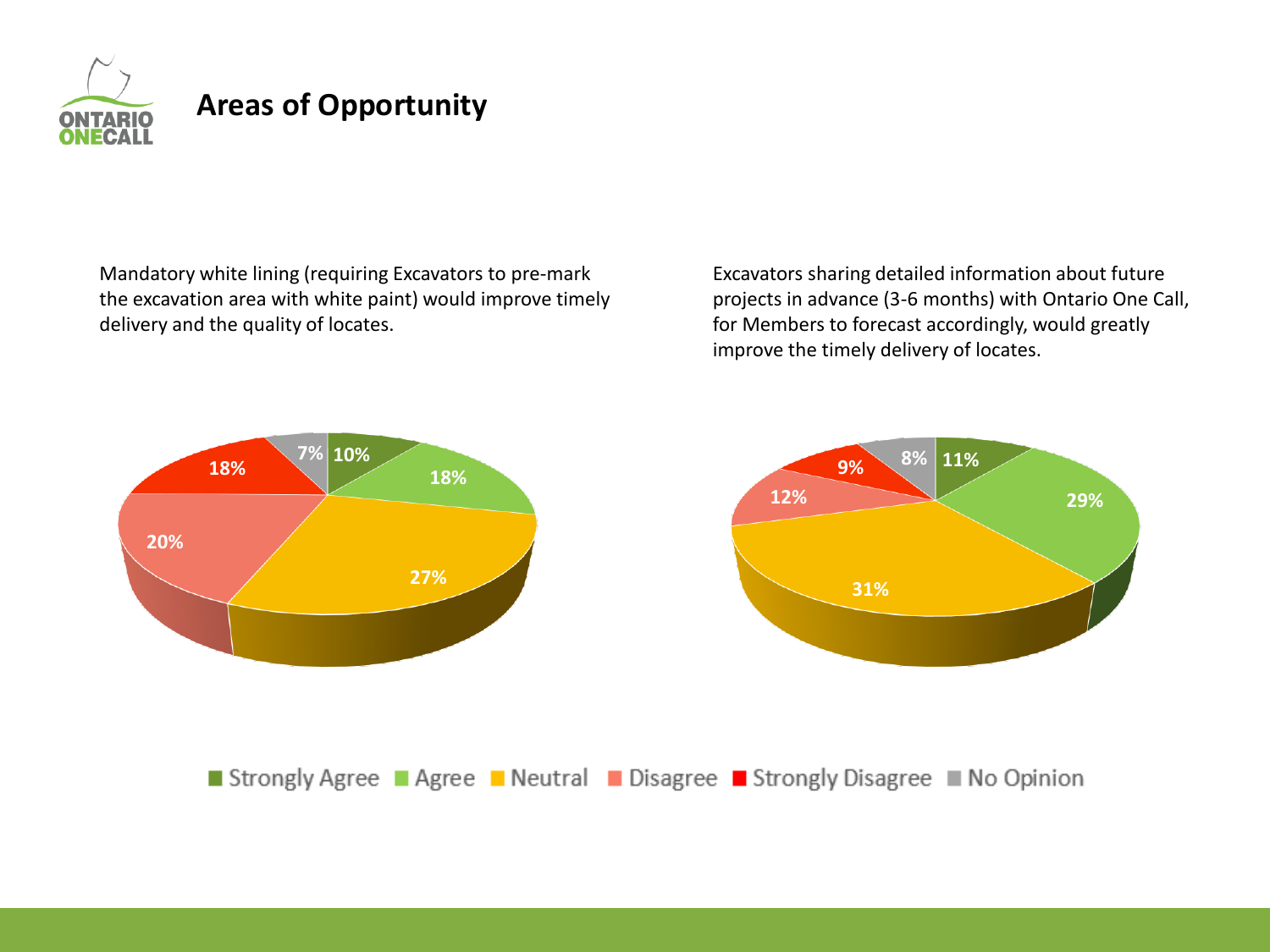

**How much of an impact did COVID-19 have on the amount of excavation work you originally planned in 2021?**





- **Significantly Less**
- Somewhat Less
- **As Planned**
- Somewhat More
- **Significantly More**